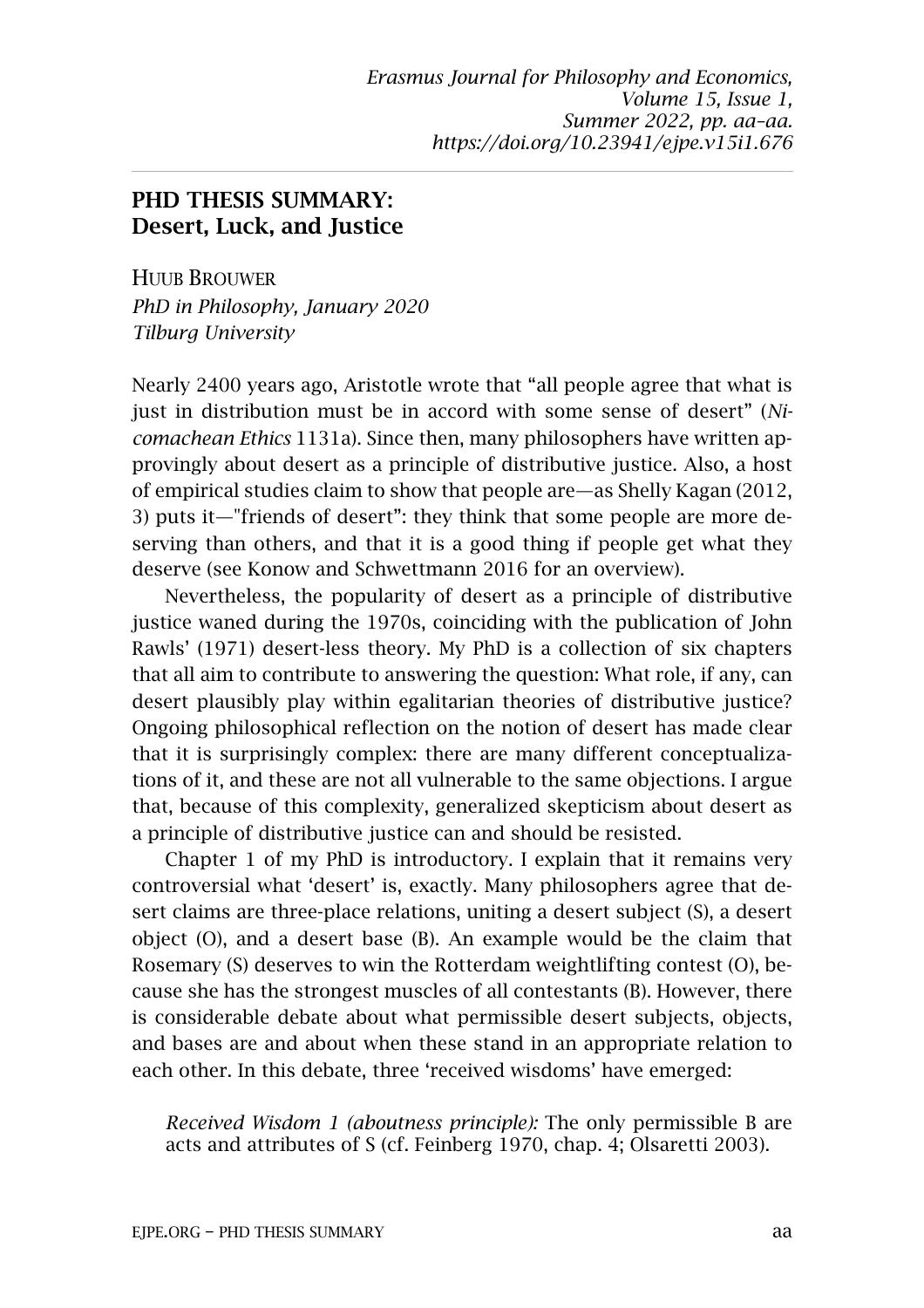*Received Wisdom 2 (responsibility requirement):* When S deserves O because of B, then S is responsible for B (cf. Feldman 1995; McLeod 1998).

*Received Wisdom 3 (backward-lookingness):* If at time t, S deserves O because S performed and action or had a certain attribute B at t', then t' cannot be later than t (cf. Feinberg 1970, chap. 4; Feldman 1995).

In my thesis, I challenge *Received Wisdoms 2* and *3*. I argue that rejecting these opens avenues for desert to play a plausible, but limited role in theories of distributive justice.

Chapters 2 and 3 of my PhD are conceptual, contributing to debates about what desert is. Chapter 2 examines whether it is defensible to hold that desert should play a (very) different role in distributive and in retributive justice. John Rawls (1971) certainly thought so, but did not provide a satisfactory defense of the asymmetry of desert in his own work (Honig 1993, chap. 5). Samuel Scheffler (2000), Saul Smilansky (1996), and Jeffrey Moriarty (2003, 2013) have all proposed defenses of asymmetries of desert. Their defenses, however, have either been convincingly criticized or only hold for weak asymmetries of desert—in which desert plays a role in both retributive and distributive justice, but a (somewhat) more central role in the former. These defenses do not support strong asymmetries, such as the asymmetry present in Rawls' work, in which desert plays no role at all in distributive justice, but a central role in retributive justice.

I defend two main claims about strong asymmetries of desert. First, I argue that some recent defenders of desert-based theories of distributive justice may actually be interested in defending asymmetries that go the other way: in which desert plays a more central role in distributive justice rather than in retributive justice. Second, I argue that strong asymmetries in both directions can be defended. The responsibility defense is premised on the thought that a rejection of *Received Wisdom 2* (responsibility requirement) for desert claims on certain objects of distributive justice can be defensible, whereas this is not the case for desert claims on the objects of retributive justice. The thought motivating the shameful revelation defense is that implementing desert-based theories of justice would require people to reveal facts about themselves that they consider shameful, and that forcing them to do so would, under certain conditions, be permissible in the retributive sphere, but not in the distributive sphere. I conclude that there is no reason for those who are sympathetic to strong asymmetries of desert to revise their thinking radically.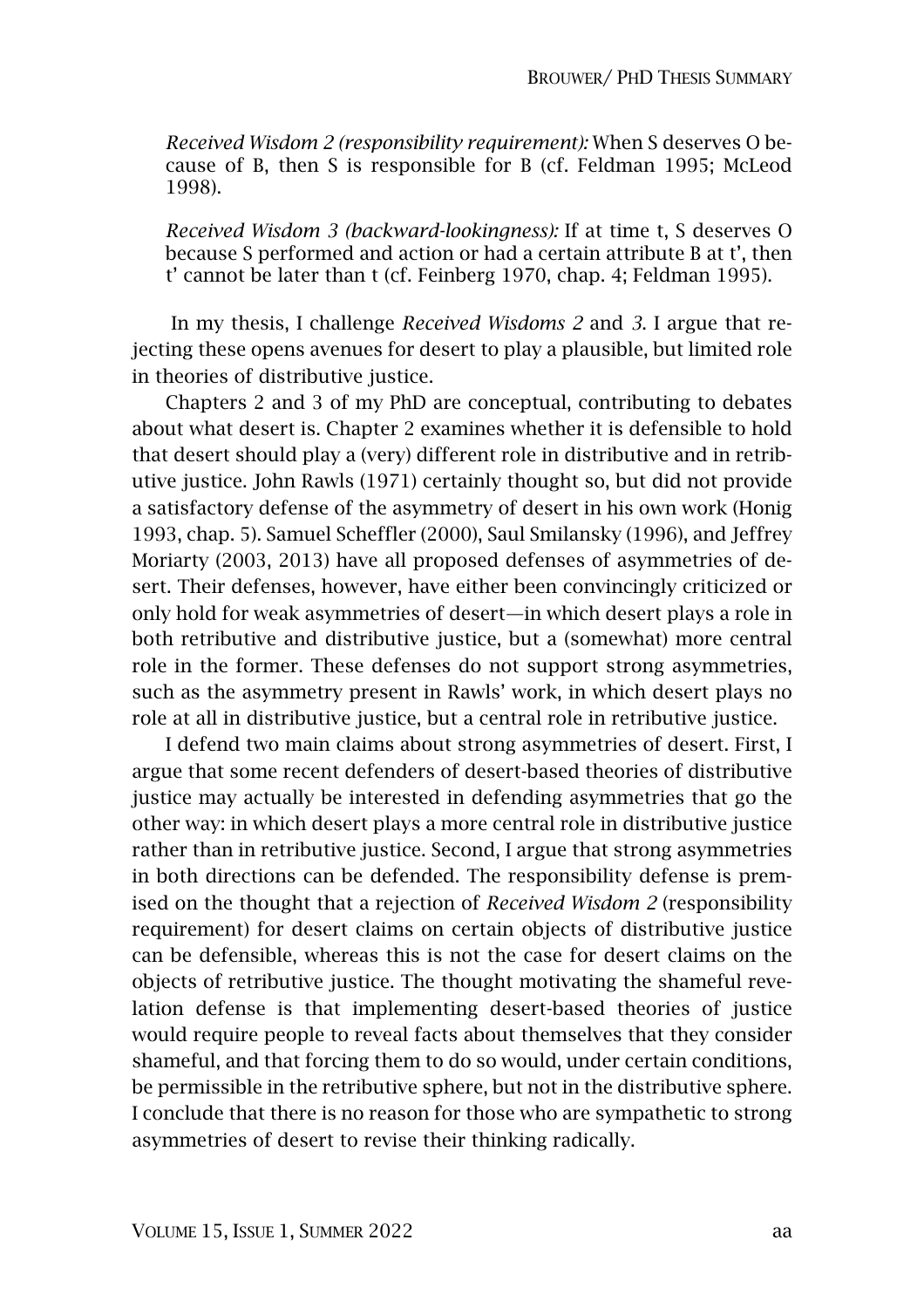In chapter 3, I probe *Received Wisdom 3*: that desert claims are always backward-looking. Fred Feldman (1995) was the first to challenge this received wisdom: he argues that people can deserve compensation on the basis of their future acts and suffering. There have been two main responses to Feldman's challenge. The first is to resist it and argue that desert really is a backward-looking notion (Celello 2009). The second is to build on Feldman's suggestion that desert may sometimes be forwardlooking and propose a more elaborate account of forward-looking desert (Schmidtz 2002). I argue that desert is forward-looking for a wider range of objects and bases than has been considered so far. To make this claim, I proceed in two steps. First, I introduce Feldman's argument for the forward-looking desert of compensation and argue that criticisms that have been raised against it can be resisted. Secondly, I argue that not just the desert of compensation, but also chances, praise, and rewards can, sometimes, be forward-looking.

In chapters 4 and 5, I move along to the relation between desertism and luck egalitarianism. Luck egalitarianism is, very roughly, the view that "inequalities in the advantages that people enjoy are acceptable if they derive from the choices that people have voluntarily made [option luck], but [...] inequalities deriving from unchosen features of people's circumstances are unjust [brute luck]" (Scheffler 2003, 5). Many luck egalitarians invoke desert, and it is not always clear when the two views differ. In chapter 4 (co-authored with Thomas Mulligan), I ask what the differences are between desertism and luck egalitarianism. I argue that desert and luck egalitarianism come apart in three important contexts. First, compared to desertism, luck egalitarianism is sometimes stingier: it fails to justly compensate people for their socially valuable contributions—when those contributions arose from option luck. Second, luck egalitarianism is sometimes more restrictive than desertism: it fails to justly compensate people who make a social contribution when that contribution arose from brute luck. Third, luck egalitarianism is more limited in scope: it cannot diagnose economic injustice arising independently of comparative levels of justice.

In chapter 5 (co-authored with Willem van der Deijl), I ask whether desert could offer a plausible principle of stakes for luck egalitarianism. A principle of stakes specifies "what consequences can justifiably be attached to the features that are the appropriate grounds of responsibility" (Olsaretti 2009, 167). Without it, luck egalitarianism is indeterminate: the theory cannot tell us what consequences people should bear when they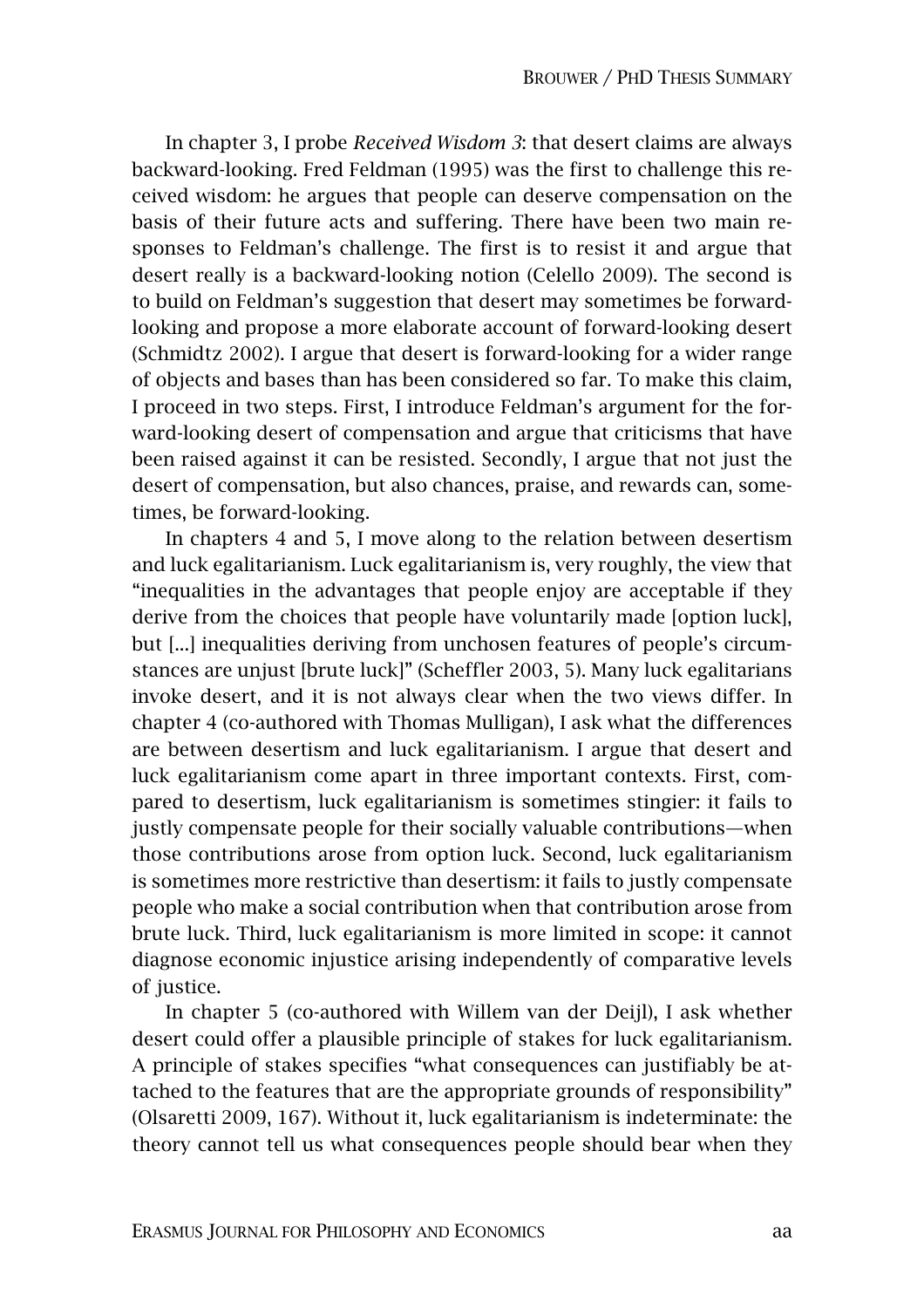are responsible for their acts. Olsaretti (2009) argues that desert cannot serve as a plausible principle of stakes for luck egalitarianism. In this chapter, I defend the claim that she is too pessimistic about this by introducing a simple, but plausible, desert-based account of stakes that is immune to her argument.

Chapter 6 (co-authored with Dick Timmer) takes a more applied perspective by focusing on desert and high salaries. Specifically, it asks whether it is possible to earn too much. I observe that in the philosophical debate about income and wealth, one assumption is surprisingly uncontested. This is the assumption that, all else equal, people should always have the freedom to earn more income and accumulate more wealth. I argue that this assumption should be rejected. In particular, I argue that three prominent approaches to taxation and justice in political philosophy—Rawlsian egalitarianism, utilitarianism, and desertism—all hold that above some point, people do not have a justice-relevant, non-instrumental claim to be free to earn more income. I then discuss instrumental arguments against income limits and argue that those arguments are weaker than is often thought. I conclude that it may, in fact, be possible to earn too much.

In 1971, John Kleinig remarked that "the notion of desert seems by and large to have been consigned to the philosophical scrap heap" (71). In my thesis, I hope to have contributed to showing that philosophers should not be too quick in consigning desert to the scrap heap of distributive ideals. Several received wisdoms about it can and should be challenged: the connection between desert and responsibility, on the one hand, and desert and time, on the other, are more complicated than it seemed. The rejection of received wisdoms about desert opens new and exciting avenues for philosophical research into desert as a principle of distributive justice.

## **REFERENCES**

- Celello, Peter. 2009. "Against Desert as a Forward-Looking Concept." *Journal of Applied Philosophy* 26 (2): 144–519.
- Feinberg, Joel. 1970. *Doing and Deserving.* Princeton, NJ: Princeton University Press.
- Feldman, Fred. 1995. "Desert: Reconsideration of Some Received Wisdom." *Mind* 104 (413): 63–77.
- Honig, Bonnie. 1993. *Political Theory and the Displacement of Politics*. Ithaca, NY: Cornell University Press.

Kagan, Shelly. 2012. *The Geometry of Desert*. New York, NY: Oxford University Press.

Konow, James and Lars Schwettmann. 2016. "The Economics of Justice." In *Handbook of Social Justice Theory and Research,* edited by Clara Sabbagh and Manfred Schmitt,